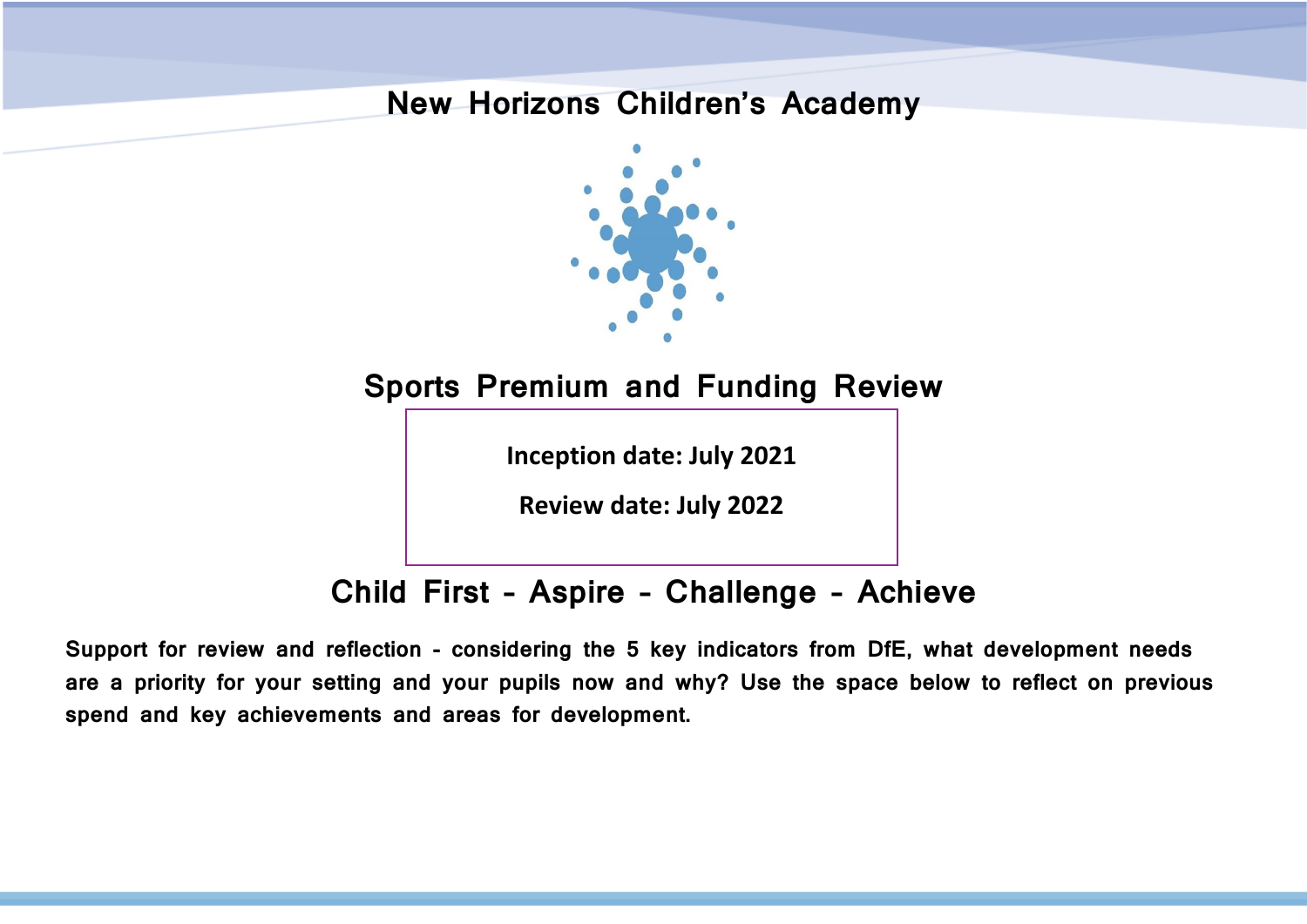| Key achievements to date until July 2021:                            | Areas for further improvement and baseline evidence of   |  |  |
|----------------------------------------------------------------------|----------------------------------------------------------|--|--|
|                                                                      | need:                                                    |  |  |
| PE lessons have continued throughout the whole academic<br>$\bullet$ | Re-establish sports leaders at social times<br>$\bullet$ |  |  |
| year. Children continued to have access to 2hours of PE              | Training for lunchtime staff on engagement with the new  |  |  |
| lessons each week.                                                   | equipment                                                |  |  |
| During the period of enforced closure, we provided healthy           | Reestablish both TSAT and MYG competitive sports         |  |  |
| mind and body activities for children to participate in              | engagement                                               |  |  |
| Despite being unable to offer after school clubs, each week          | Training for new staff on the PE curriculum              |  |  |
| age appropriate ideas were sent home for children to                 |                                                          |  |  |
| participate in at home.                                              |                                                          |  |  |
| Mental health week took place, which included looking after          |                                                          |  |  |
| our minds and ensuing we are aware of healthy choices                |                                                          |  |  |
| Sports day took place in year groups as opposed to our               |                                                          |  |  |
| usual event, however this was shared virtually without               |                                                          |  |  |
| parents                                                              |                                                          |  |  |
| Lunchtime activities, whilst in year group bubbles, continued        |                                                          |  |  |
| with the support of coaches                                          |                                                          |  |  |
| All children on site during the enforced close, continued to         |                                                          |  |  |
| access two hours of PE in school                                     |                                                          |  |  |
| Sports coaches provided video challenges whilst the children         |                                                          |  |  |
| were at home to encourage active participation in                    |                                                          |  |  |
| competition.                                                         |                                                          |  |  |
| Skills videos were also sent home whilst the school was              |                                                          |  |  |
| closed, to support the development of PE where possible              |                                                          |  |  |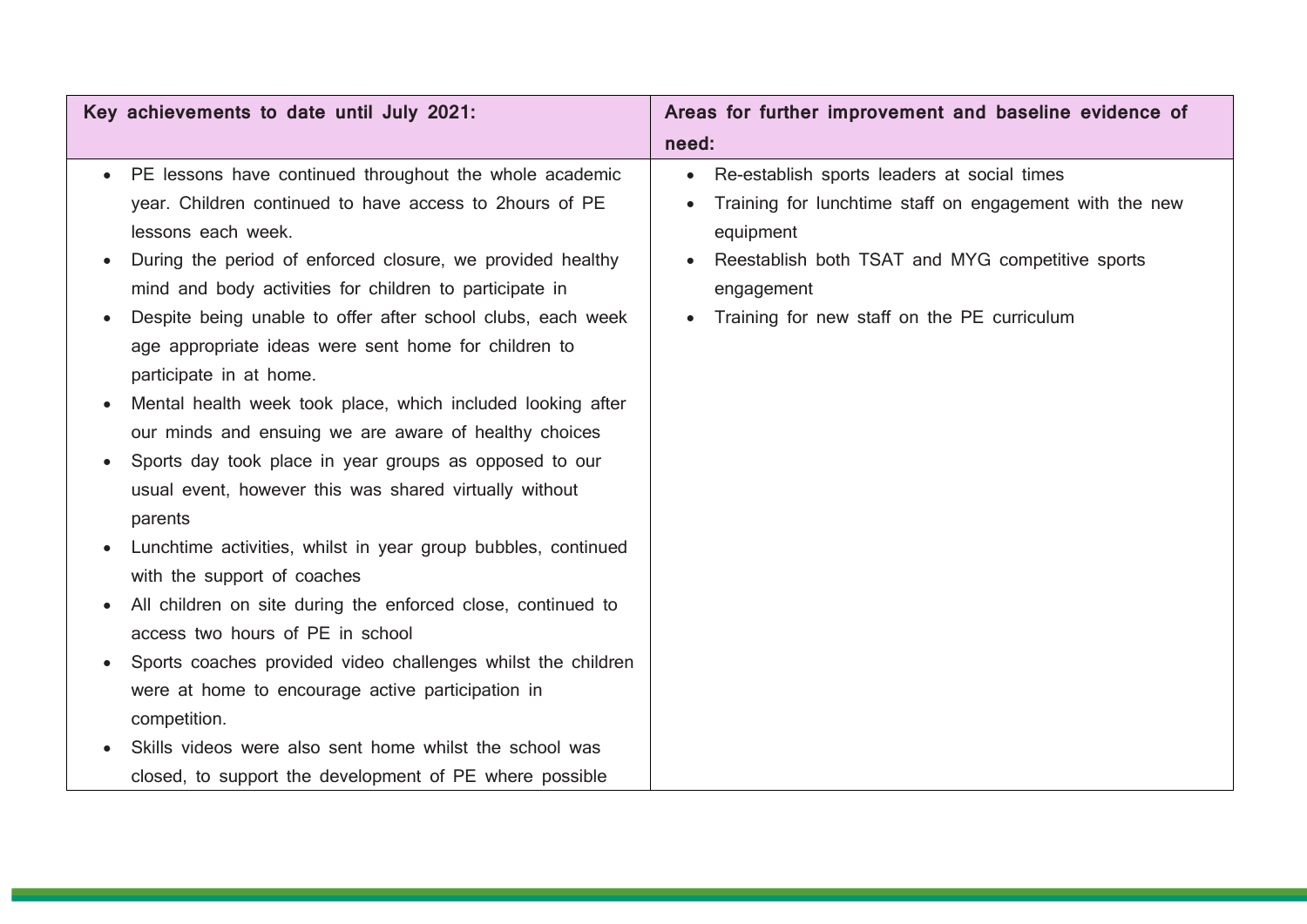| Audit sports equipment and ensured that the new academic       |
|----------------------------------------------------------------|
| year is replenished to meet the needs of the curriculum        |
| Purchased lunchtime equipment for the children to have         |
| access, whilst in their bubbles to the full range of equipment |
| the school has.                                                |

We did not carry forward any funding into the next academic year.

| Meeting national curriculum requirements for swimming and water safety                                                      |         |
|-----------------------------------------------------------------------------------------------------------------------------|---------|
| What percentage of your current Year 6 cohort swim competently, confidently and proficiently over a distance of at least 25 | 74%     |
| metres?                                                                                                                     |         |
| N.B. Even though your pupils may swim in another year please report on their attainment on leaving primary school at the    |         |
| end of the summer term 2020                                                                                                 |         |
| What percentage of your current Year 6 cohort use a range of strokes effectively [for example, front crawl, backstroke and  | 55%     |
| breaststroke]?                                                                                                              |         |
| What percentage of your current Year 6 cohort perform safe self-rescue in different water-based situations?                 | 70%     |
| Schools can choose to use the Primary PE and Sport Premium to provide additional provision for swimming but this must       | Yes/ No |
| be for activity over and above the national curriculum requirements. Have you used it in this way?                          |         |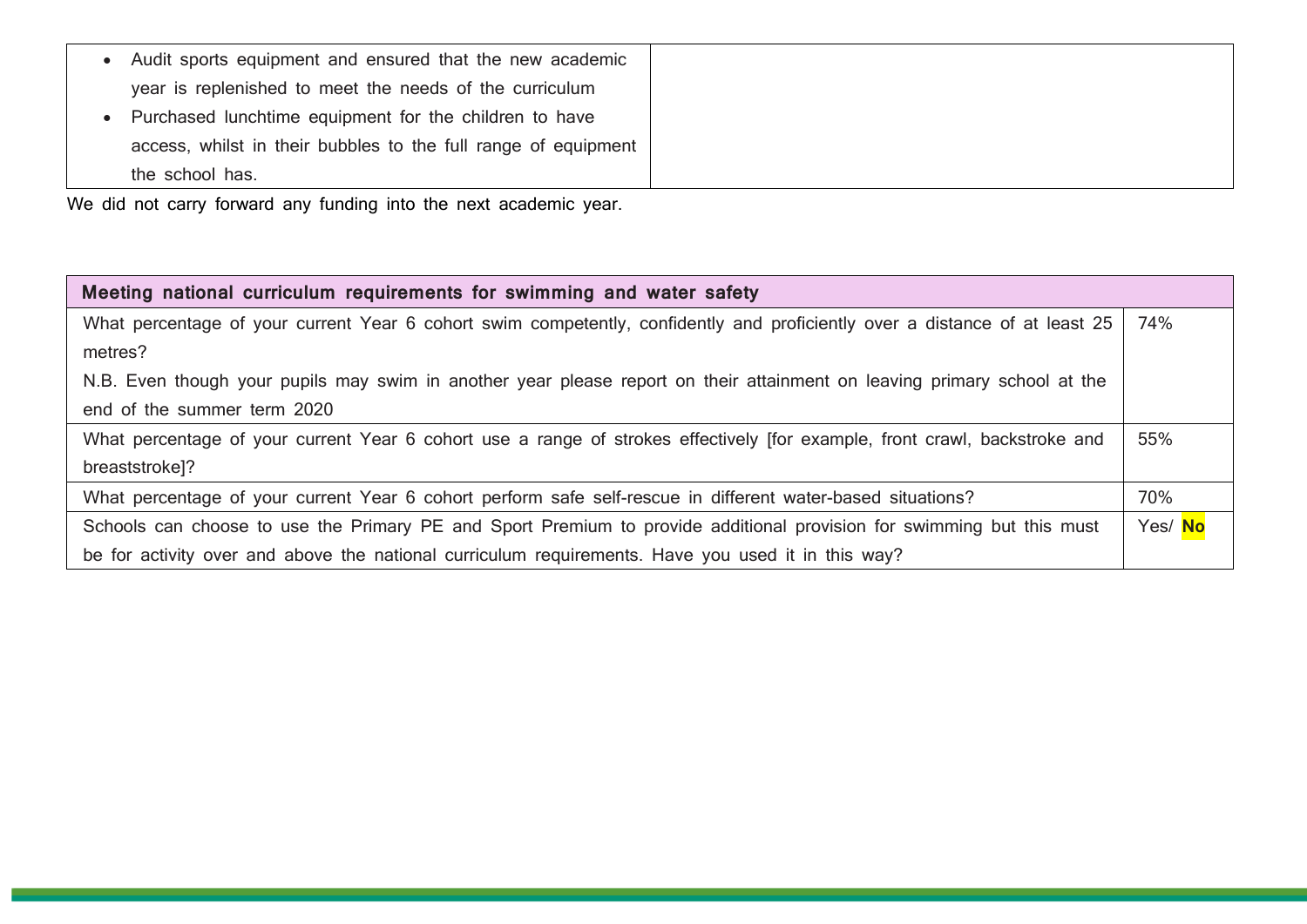## **Action Plan and Budget Tracking**

| Academic Year: 2020/21                                                                                                          | Total fund allocated: £ 36,790                                                           | Date Updated: 16.7.21 |                                 |                            |  |  |
|---------------------------------------------------------------------------------------------------------------------------------|------------------------------------------------------------------------------------------|-----------------------|---------------------------------|----------------------------|--|--|
| Key indicator 1: The engagement of all pupils in regular physical activity - Chief Medical Officer guidelines<br>recommend that | Percentage of total<br>allocation:                                                       |                       |                                 |                            |  |  |
|                                                                                                                                 | primary school pupils undertake at least 30 minutes of physical activity a day in school |                       |                                 |                            |  |  |
|                                                                                                                                 |                                                                                          |                       |                                 | Sustainability and         |  |  |
| Intent                                                                                                                          | Implementation                                                                           |                       | Impact                          | suggested next steps:      |  |  |
| To use the Medway Howard                                                                                                        | 15 pupils trained in a                                                                   | £320                  | Observations at playtime reveal | After Easter, current Year |  |  |
| School CPD package - training                                                                                                   | sustainable way. Leading play                                                            |                       | increasing numbers of pupils    | 6 sports leaders start to  |  |  |
| Yr 6 pupils as 'play monitors'                                                                                                  | at breaks and lunchtimes                                                                 |                       | meaningfully engaged in         | train up the new Year 5's  |  |  |
| so that breaks and lunchtimes                                                                                                   | Training for play leaders                                                                | £2500                 | exercise and strategy thinking  | to transition them into    |  |  |
| are utilized for real SPORT,                                                                                                    |                                                                                          |                       | through sport                   | their role.                |  |  |
| exercise and activity.                                                                                                          |                                                                                          |                       |                                 |                            |  |  |
|                                                                                                                                 | Access to qualified sports                                                               | £5000                 |                                 | Play leaders to ensure     |  |  |
| Increase the delivery of physical                                                                                               | specialists                                                                              |                       | Survey of pupil engagement      | that equipment is          |  |  |
| activities for pupils to ensure                                                                                                 | A range of clubs available at                                                            |                       | Feedback of numbers attending   | monitored and maintained   |  |  |
| that they are undertaking 30                                                                                                    | lunchtime and after school -                                                             | £1500                 | sports clubs from sports        |                            |  |  |
| minutes of physical activity                                                                                                    | both free ones and subsidized                                                            |                       | coaches                         | After initial training of  |  |  |
| each day                                                                                                                        | Resources purchased for break                                                            |                       |                                 | play leaders, monitoring   |  |  |
|                                                                                                                                 | and lunchtime activities                                                                 |                       | Sports lead monitoring          | of lunch time and          |  |  |
|                                                                                                                                 | Training for lunchtime staff                                                             | £1500                 |                                 | activities to be completed |  |  |
|                                                                                                                                 |                                                                                          |                       |                                 | by sports lead             |  |  |
|                                                                                                                                 |                                                                                          |                       |                                 | Also, to complete          |  |  |
|                                                                                                                                 |                                                                                          |                       |                                 | monitoring of class        |  |  |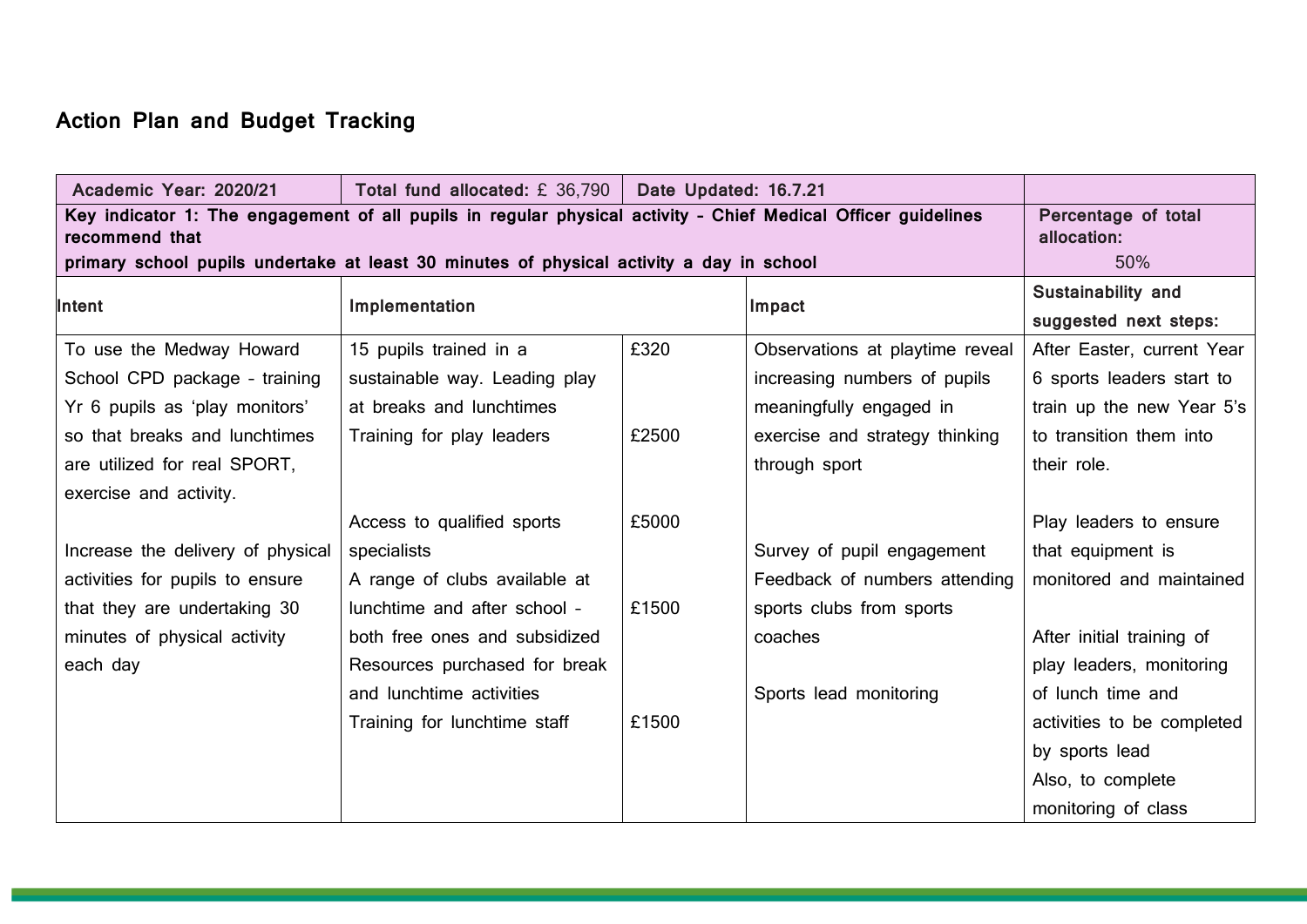| CPD at least 2 members of       | Each Year 4 class will attend     | £299 per | Lunchtime monitoring              | engagement with fitness    |
|---------------------------------|-----------------------------------|----------|-----------------------------------|----------------------------|
| NHCA staff trained to deliver   | weekly swimming lessons, for      | person   | demonstrates improve              | initiatives.               |
| swimming lessons (more if       | two full terms, throughout the    |          | engagement in activities          | Ensure this funding is in  |
| availability on course)         | school Year.                      |          | Children exiting Year 4 will be   | place every academic       |
|                                 | Swimming instructors would be     |          | competent swimmers. Pupil         | Year, to ensure all pupils |
|                                 | consistent as the teachers'       |          | voice Interviews will reflect     | who attend Year 4 at       |
|                                 | children are taught by at NHCA    |          | positively on these sessions.     | NHCA will be competent     |
|                                 | and can be tailored to follow     |          |                                   | swimmers.                  |
|                                 | our Thinking Schools approach     |          | Teaching style and behaviour      |                            |
|                                 | to learning. It will also help to |          | policy will be consistent with    |                            |
|                                 | keep swimming lessons             |          | other subjects across school.     | More staff to receive this |
|                                 | consistent, as we would not be    |          | Pupils will still receive high    | CPD if possible. Teacher   |
|                                 | as reliant on an outside          | £16,570  | quality teaching of swimming.     | interview and pupil        |
| PE coaches to provide each      | provider.                         |          |                                   | interviews to ascertain    |
| class with a quality P.E.       |                                   |          | Pupil interviews to reflect on    | success of this from their |
| session, weekly, throughout the | Children receive high quality     |          | the enjoyment and engagement      | perspective. Observations  |
| school Year.                    | PE provision. Teachers to         |          | of PE sessions. Staff             | of swimming lessons.       |
|                                 | shadow providers for CPD to       |          | questionnaire to measure          |                            |
|                                 | increase their confidence, with   |          | confidence in staff's delivery of |                            |
|                                 | a specific focus on ECT           |          | PE.                               |                            |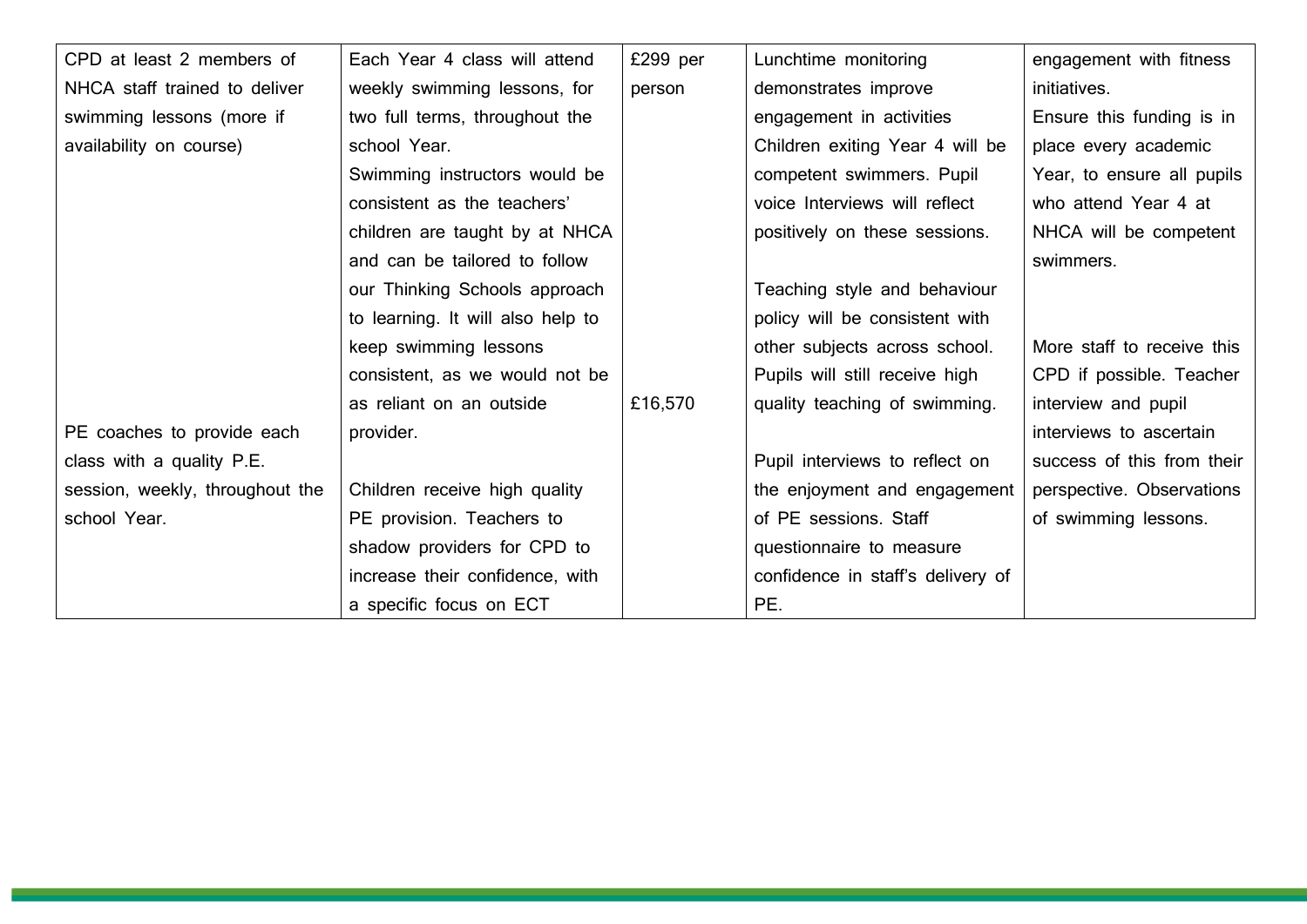| Key indicator 2: The profile of PESSPA being raised across the school as a tool for whole school<br>improvement | Percentage of total<br>allocation: 6% |              |                                 |                            |
|-----------------------------------------------------------------------------------------------------------------|---------------------------------------|--------------|---------------------------------|----------------------------|
| <b>Intent</b>                                                                                                   | Implementation                        |              | Impact                          | Sustainability and         |
|                                                                                                                 |                                       |              |                                 | suggested next steps:      |
| Introduce termly House sports                                                                                   | Timetable dedicated to                | £480 for     | Pupils enthused to take part in | Sports quality mark        |
| competitions (3 times a year).                                                                                  | celebrating sporting competition      | each house   | Sport and to raise money as     | evidence to start working  |
| To foster school spirit and                                                                                     | each term and share its               | to receive a | part of a community event.      | towards these goals.       |
| engagement with sports.                                                                                         | importance as a subject with          | medal once   |                                 |                            |
|                                                                                                                 | children. Medals for winning          | every full   |                                 | Use where we have          |
| Attend all MYG competitions.                                                                                    | houses to increase pride in           | term.        |                                 | ranked against other       |
| To engage children in                                                                                           | sporting activities.                  |              | Children are proud to represent | schools to set ourselves   |
| competition and foster a love of                                                                                | Carefully think about pupil           |              | their school and encouraged to  | goals to improve in our    |
| sports.                                                                                                         | selection for these events            | Coach hire   | try hard in PE lessons and      | PE lessons as well as      |
|                                                                                                                 | based on ability, sportsmanship       | if needed    | engage in clubs to get the      | goals of what we want to   |
| <b>TSAT Cup Competitions. To</b>                                                                                | and enthusiasm to have a              | otherwise    | opportunity to represent us at  | achieve in the next        |
| engage children in competition                                                                                  | holistic approach to the team         | free.        | the MYG. Impact, where do we    | competition.               |
| and foster a love of sports.                                                                                    | selection. Consider giving            |              | place at the competitions? Do   | Set ourselves goals of     |
|                                                                                                                 | specific PP places within this        |              | we receive additional awards    | what we want to achieve    |
|                                                                                                                 | as it may be an opportunity           |              | such as fair play award?        | at the MYG from this       |
|                                                                                                                 | they might not otherwise get. A       |              |                                 | competition. Set goals for |
|                                                                                                                 | range of adults take                  |              |                                 | how want to place at the   |
|                                                                                                                 | responsibility for this, focusing     |              |                                 | end of the year for the    |
|                                                                                                                 | on one discipline each so that        |              |                                 | TSAT cup.                  |
|                                                                                                                 | we as adults model that sport         | Coach hire   | Reflections from teachers about |                            |
|                                                                                                                 | is important to all teachers.         | if needed or | pupils at the events. Use as    |                            |
|                                                                                                                 |                                       | additional   | almost test match for the MYG   |                            |
|                                                                                                                 |                                       | equipment to | to ensure team selection is     |                            |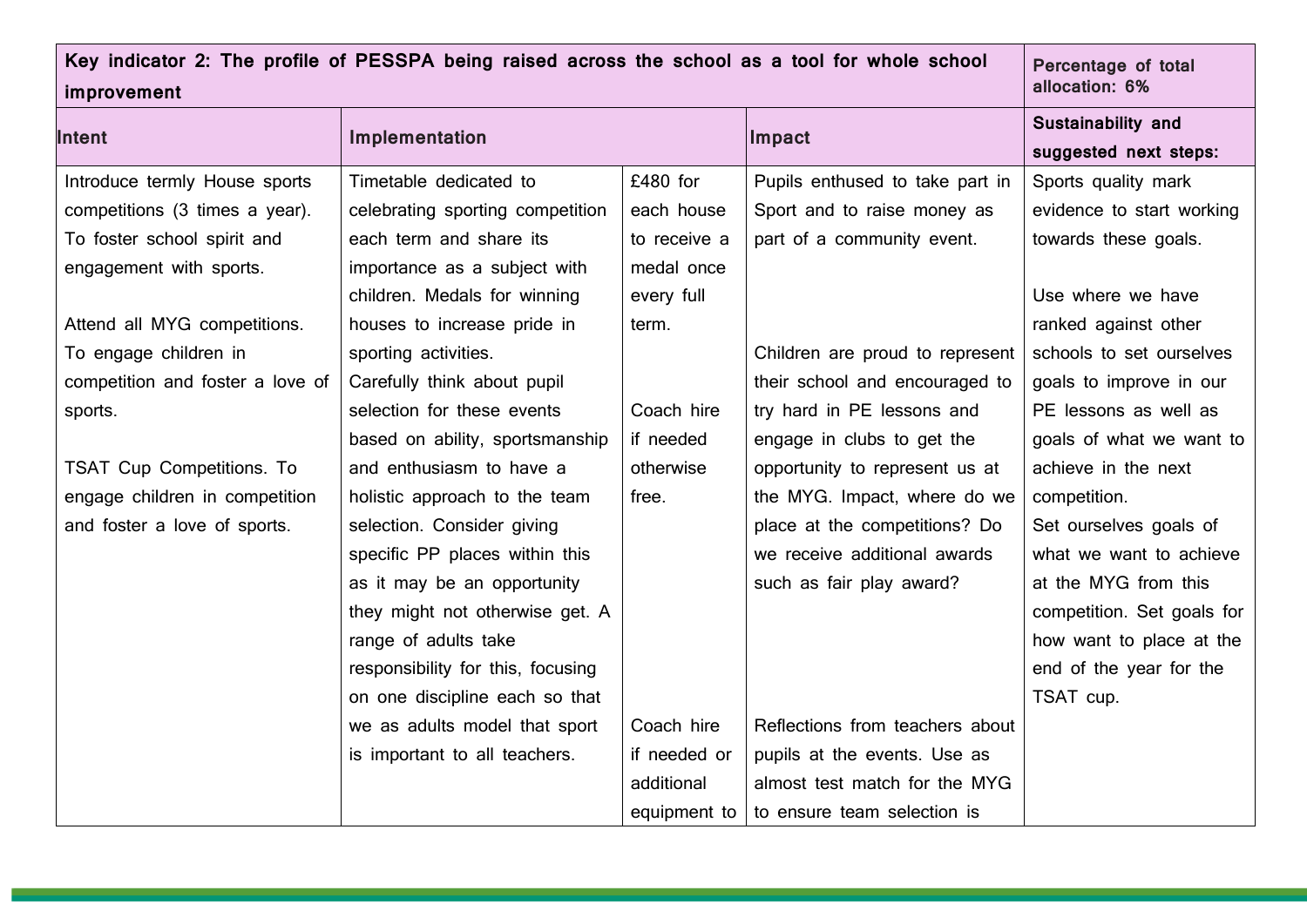| To engage with schools within    | host if   | appropriate and adults running |  |
|----------------------------------|-----------|--------------------------------|--|
| our trust and engage in a        | needed    | it feel confident in their     |  |
| smaller competition. Build       | otherwise | coaching.                      |  |
| reputation as a trust of schools | free.     |                                |  |
| who recognize the importance     |           |                                |  |
| of PE in schools.                |           |                                |  |

| Key indicator 3: Increased confidence, knowledge and skills of all staff in teaching PE and sport | Percentage of total<br>allocation: 14% |                   |                                  |                       |
|---------------------------------------------------------------------------------------------------|----------------------------------------|-------------------|----------------------------------|-----------------------|
| Intent                                                                                            |                                        |                   | Impact                           | Sustainability and    |
|                                                                                                   | Implementation                         |                   |                                  | suggested next steps: |
| PE lessons taught by class                                                                        | Set SMART targets to support           | Free- part of $ $ | A higher percentage of           | Audit of needs to be  |
| teachers to be observed to                                                                        | development of staff teaching          | ML                | observed P.E. sessions will be   | done in September and |
| audit staff confidence. Children                                                                  | PE throughout the year. Staff          | monitoring.       | graded good or outstanding       | SMART targets set. ML |
| are provided with high quality                                                                    | to select specific workshops for       | HSSP offer        | and they will incorporate        | and SLT termly        |
| lessons.                                                                                          | sports they want to develop in.        | specific          | thinking skills.                 | monitoring.           |
| Enhance the quality of sports                                                                     |                                        | courses           | New staff receive appropriate    |                       |
| provision throughout the school                                                                   |                                        | £395 per          | training. Currently used P.E.    | Planning in place for |
| with support from the specialist                                                                  | Sports specialists will be used        | workshop          | planning could be adapted to     | continued use         |
| coaches                                                                                           | throughout the year to top up          |                   | specifically include think hats, |                       |
|                                                                                                   | skills through team teaching           | £2500             | maps, keys and habits of         |                       |
| Central planning and co-                                                                          | New equipment                          |                   | mind. Teacher surveys,           |                       |
| ordination towards achieving the                                                                  |                                        |                   | monitoring and pupil             |                       |
| School Games Award. Children                                                                      | Work with Clare Moore HSSP             | £1000             | conferencing                     |                       |
| have a broad provision of PE                                                                      | to map out how the school an           |                   |                                  | Reviews towards award |
| and sports competitions.                                                                          | achieve its Silver School              |                   |                                  | set by School Games   |
|                                                                                                   | Games Award                            | Free              |                                  | Award and then        |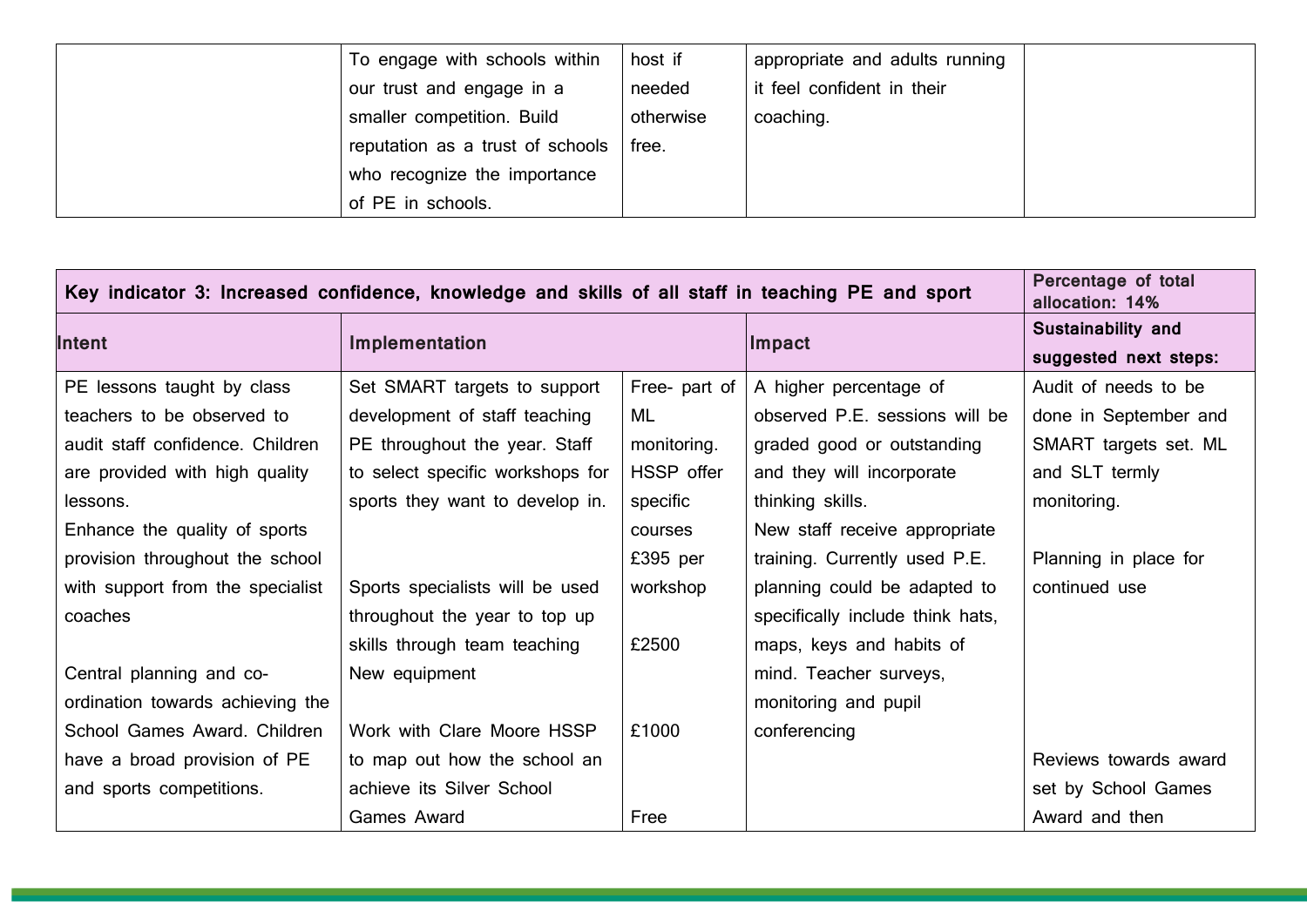|  | Support in planning to ensure | achievement of the award |
|--|-------------------------------|--------------------------|
|  | PE coordinator is on track to | at the end of the year.  |
|  | obtain the School Games       |                          |
|  | Award                         |                          |

| Key indicator 4: Broader experience of a range of sports and activities offered to all pupils | Percentage of total<br>allocation: 20% |               |                                 |                            |
|-----------------------------------------------------------------------------------------------|----------------------------------------|---------------|---------------------------------|----------------------------|
| Intent                                                                                        | Implementation                         |               | Impact                          | Sustainability and         |
|                                                                                               |                                        |               |                                 | suggested next steps:      |
| Wider range of free clubs                                                                     | Offering opportunities that            | Staff         | Pupils attending and enjoying   | Pupil interview to monitor |
| offered by staff and APD to                                                                   | would likely otherwise not be          | voluntary     | sessions and engaging in clubs  | engagement and compare     |
| engage pupils in sport outside                                                                | available to some pupils at            |               | outside of school too.          | clubs attendance over the  |
| of PE lessons.                                                                                | <b>NHCA</b>                            | £2500         | Engagement monitoring           | term. Change clubs         |
|                                                                                               | Development of well-being team         |               |                                 | appropriately to ensure    |
| Lunchtime club places offered                                                                 | Sports coaches delivering after        |               | SEND review to reflect on the   | pupil engagement.          |
| to targeted group of children.                                                                | school provision                       | £100 training | targets for individual children | Review with Sports         |
| To build social and physical                                                                  |                                        | of 12 pupils  | that meant they needed to       | generation what impact     |
| skills to help them achieve their                                                             | PPM pupils targeted for                |               | have this provision. In school  | has been towards           |
| personal targets.                                                                             | invitations for this reason as         |               | review to reflect this too.     | achieving individual       |
| Change 4 Life group to                                                                        | well as SEND.                          |               |                                 | targets and set new ones   |
| establish 12 children as                                                                      |                                        |               | Engagement in initiatives,      | accordingly.               |
| ambassadors for healthy                                                                       |                                        |               | whole school participation in   |                            |
| lifestyles and spread the                                                                     |                                        |               | Change 4 life events. Pupils    | Group set calendar         |
| initiative around the school.                                                                 | PE provision is recognized as          |               | will be able to explain what is | events throughout the      |
|                                                                                               | high quality and engaging for          |               | needed in a healthy lifestyle   | year- teachers review      |
| Use of breakfast club for early                                                               | all pupils                             |               | when interviewed.               | how these can be           |
| exercise for children to access                                                               |                                        |               |                                 |                            |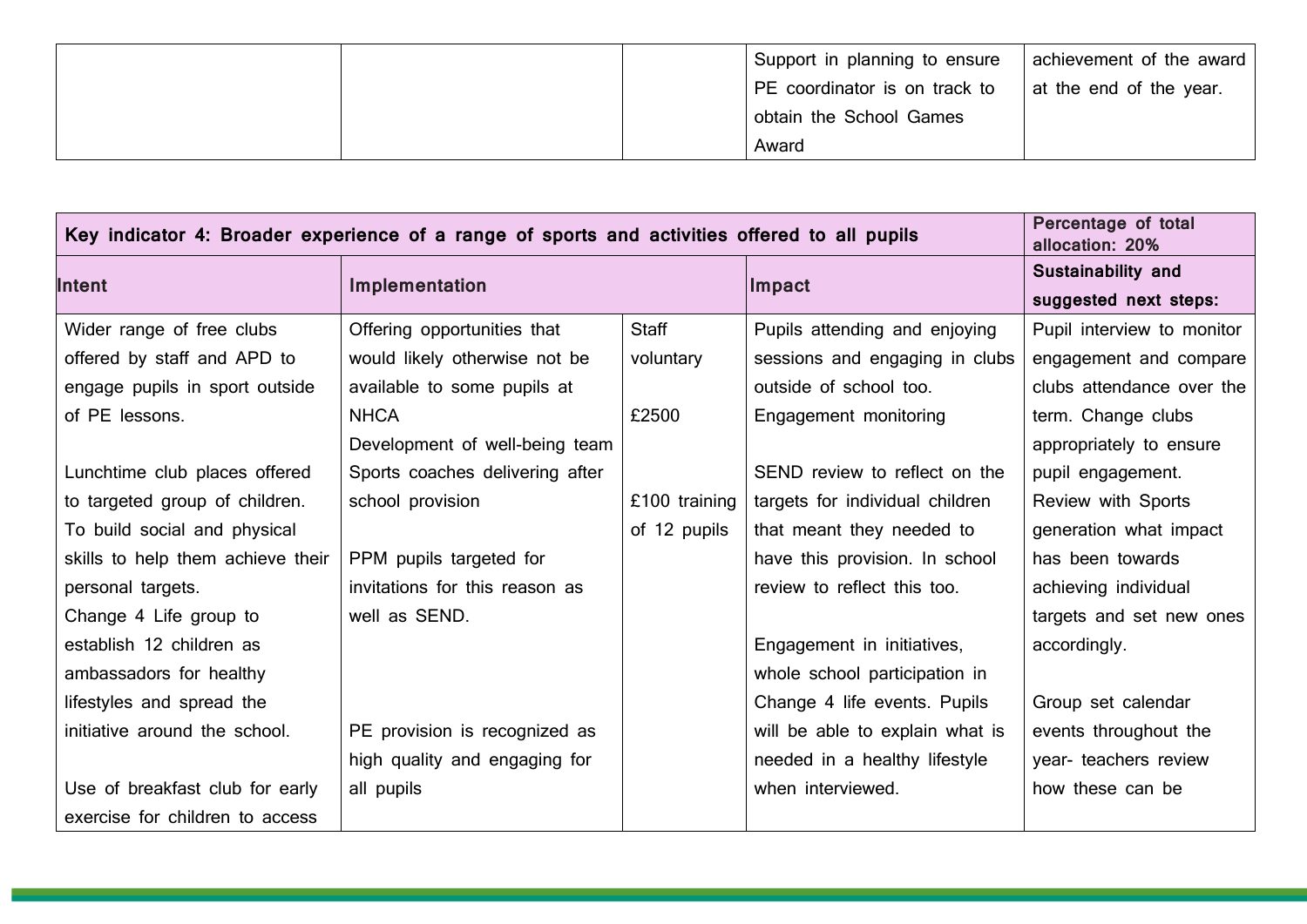|  |  | adapted and<br>continued<br>. .<br>ιU |
|--|--|---------------------------------------|
|  |  | their impact.<br>sustain              |

| Key indicator 5: Increased participation in competitive sport | Percentage of total<br>allocation: 10% |             |                               |                          |
|---------------------------------------------------------------|----------------------------------------|-------------|-------------------------------|--------------------------|
| Intent                                                        | Implementation                         |             | Impact                        | Sustainability and       |
|                                                               |                                        |             |                               | suggested next steps:    |
| Intra School Sport Competitions                               | Increased participation through        | Prizes £325 | Pupils attendance and         | Use where we have        |
| - SPORT profile raised in                                     | house competitions                     |             | enjoyment at events -         | ranked against other     |
| healthy competition and                                       |                                        |             | newsletter coverage           | schools to set ourselves |
| embedding of house system                                     |                                        |             |                               | goals to improve in our  |
| and NHCA values                                               |                                        | $£500 -$    |                               | PE lessons as well as    |
|                                                               | Events acting a bridge between         | transport   |                               | goals of what we want to |
| Inter Trust Sporting events                                   | PE curriculum and Medway               | costs to    | Children are engaged and      | achieve in the next      |
| TSAT Cup                                                      | Youth Games Events as well             | some events | enthusiastic about sports.    | competition.             |
|                                                               | as building a reputation that          |             | Children take up sports after | Set house challenges     |
|                                                               | the Trust supports sports.             |             | school and join wider clubs.  | with intra school        |
|                                                               |                                        |             |                               | competitions.            |
|                                                               |                                        |             |                               |                          |
|                                                               | Participation in MYG events            | $£500 -$    |                               |                          |
| Medway Youth Games                                            | raising profile of SPORT at            | transport   | Children are engaged and      |                          |
|                                                               | NHCA and creating sports               | costs to    | enthusiastic about sports.    |                          |
|                                                               | teams                                  | some events | Children take up sports after |                          |
|                                                               |                                        |             | school and join wider clubs.  |                          |